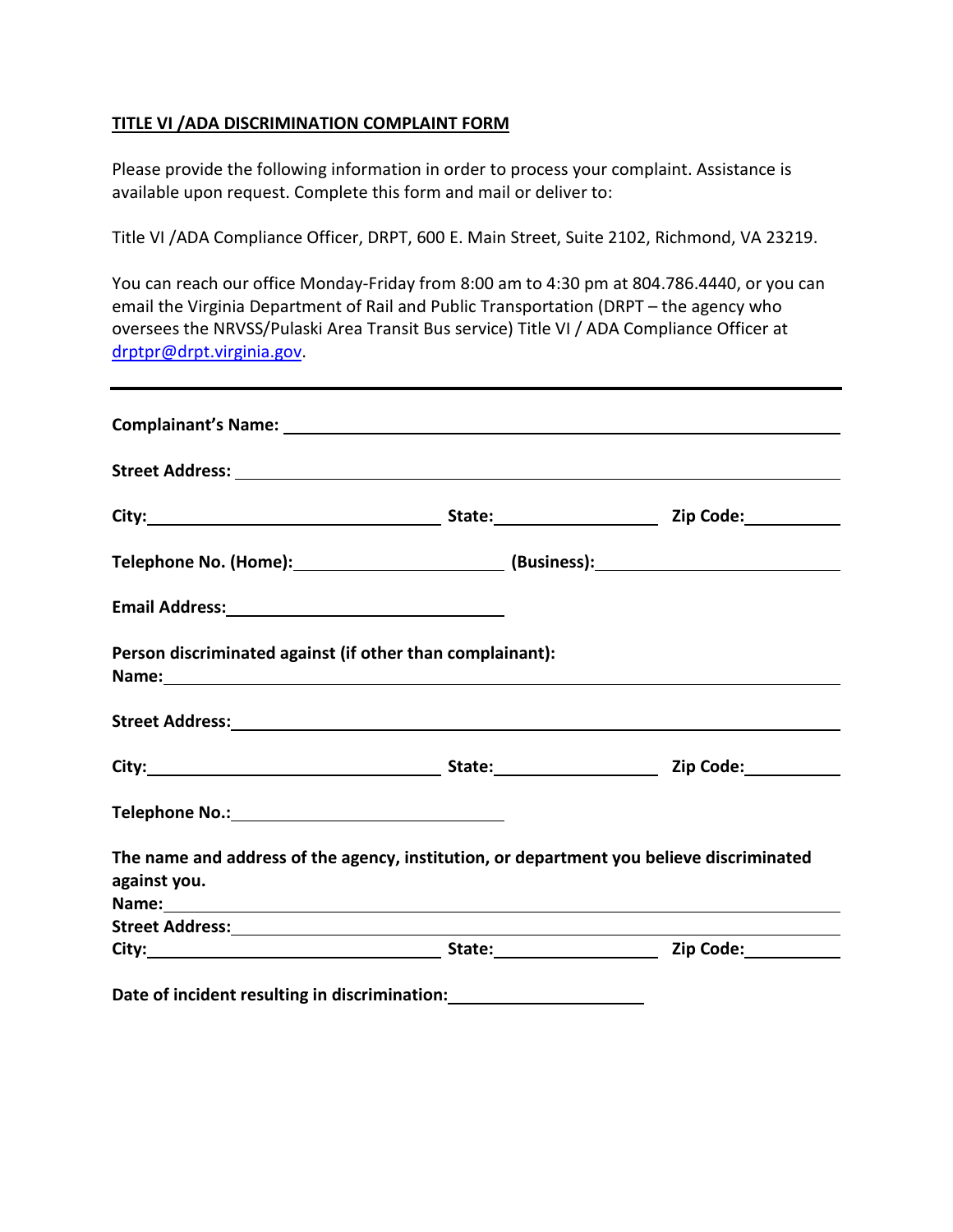**Identify the category of Discrimination:**

| Race | Color | <b>National Origin</b> | <b>Disability</b> |
|------|-------|------------------------|-------------------|
|      |       |                        |                   |

**Describe how you were discriminated against. What happened and who was responsible? If additional space is required, please either use back of form or attach extra sheets to form.**

**Does this complaint involve a specific individual(s) associated with DRPT? If yes, please provide the name(s) of the individual(s), if known.**

**Where did the incident take place?**

| Street Address: National Address and Address and Address and Address and Address and Address and Address and A                                                                 |                                            |                                                                                                                                                                                                                               |
|--------------------------------------------------------------------------------------------------------------------------------------------------------------------------------|--------------------------------------------|-------------------------------------------------------------------------------------------------------------------------------------------------------------------------------------------------------------------------------|
|                                                                                                                                                                                |                                            | City: City: City: City: City: City: City: City: City: City: City: City: City: City: City: City: City: City: City: City: City: City: City: City: City: City: City: City: City: City: City: City: City: City: City: City: City: |
|                                                                                                                                                                                |                                            |                                                                                                                                                                                                                               |
|                                                                                                                                                                                |                                            |                                                                                                                                                                                                                               |
|                                                                                                                                                                                |                                            |                                                                                                                                                                                                                               |
| $\Box$ Yes                                                                                                                                                                     | $\square$ No                               |                                                                                                                                                                                                                               |
| Did you file this complaint with another federal, state or local agency; or with a federal or<br>state court?<br>If answer is Yes, check each agency complaint was filed with: |                                            |                                                                                                                                                                                                                               |
|                                                                                                                                                                                | $\Box$ Federal Agency $\Box$ Federal Court | $\Box$ State Agency                                                                                                                                                                                                           |